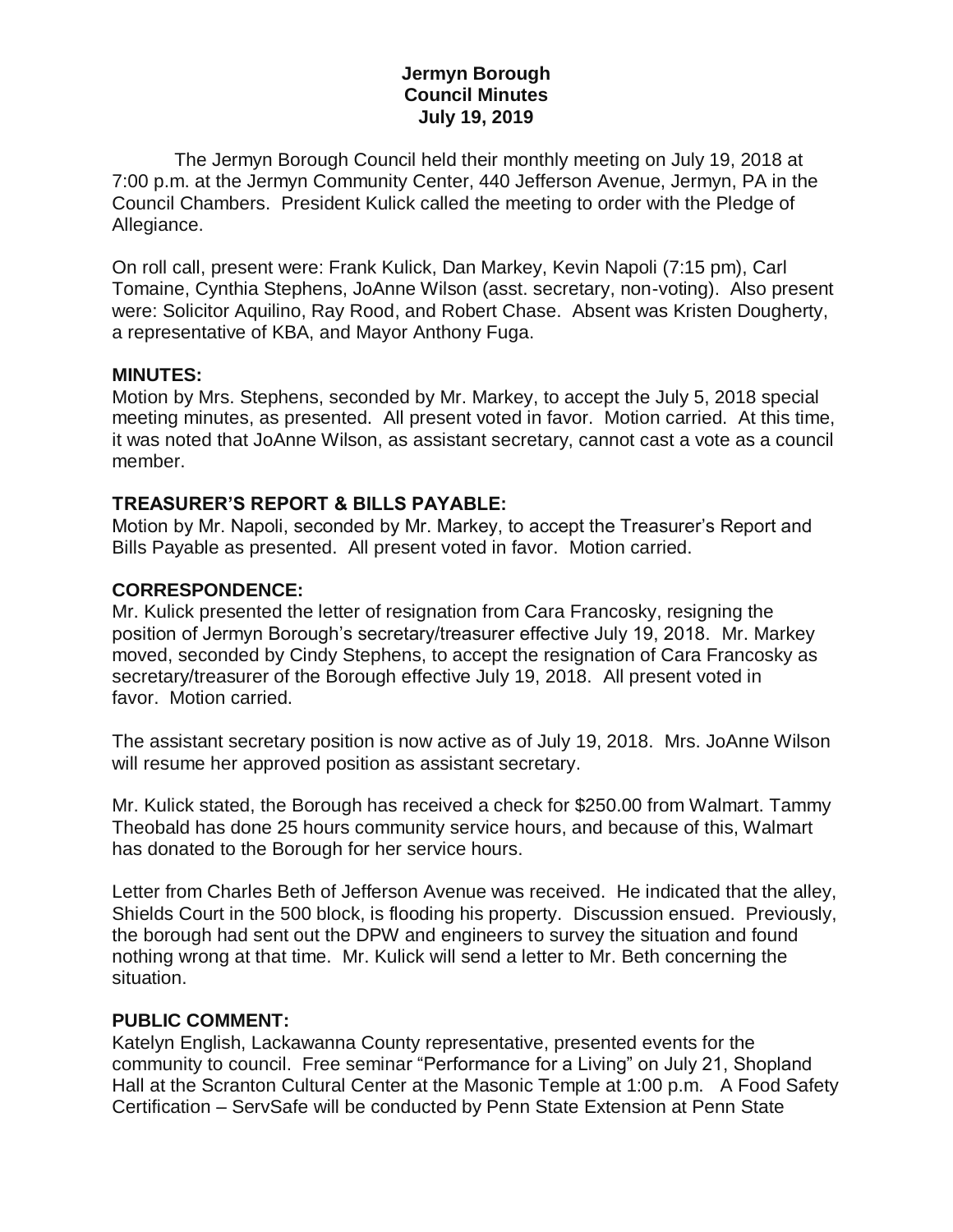Campus in Dunmore on July 26 from 9 am to 4 pm and August 2 from 9 am to 1 pm. Cost is \$185. And registration deadline is July 23.

Mr. Ray Rood reported at 403 Bacon trash was placed out for pick-up. After the trash collection, garbage was spilled over the area. He stated, if they spill it – pick it up.

Mr. Robert Chase reported that the Artisan Hose company will be hosting the 88th Annual Northeastern PA Volunteer Firemen's Federation Convention on September  $14<sup>th</sup>$  and  $15<sup>th</sup>$ , 2018. A parade will be held with approximately 20 to 35 trucks on September 15<sup>th</sup>. We are asking for the assistance of the fire police for traffic. Arrangements for church service and meetings have been made. Also a souvenir ad book for the convention is being complied and solicitation of ads. If the Jermyn Borough would like to support the convention, I will submit a form to the secretary.

Mr. Markey moved, seconded by Mr. Napoli, to approve a full page ad in the amount of \$100.00. All present voted in favor. Motion carried. The secretary was instructed to submit an ad for the Jermyn Borough.

Mrs. Donna Stackel welcomed Mr. Carl Tomaine to council, and thanked Mrs. Wilson for stepping up in the position of assistant secretary.

### **Secretary Report:**

Mrs. Cara Francosky had submitted a report for presentation: All deposits made as of 7/19/18, bills paid, minutes up to date, all calls given to DPW, grants up dated, reviewed all budget accounts, email sent to FNB to remove name from all accounts, instructed assistant secretary on submitting payroll, files organized, zoning permits to date done, and everything asked is completed and nothing is outstanding on her end as of 7/19/18.

Mrs. Wilson was instructed to contact Mr. Joseph Garvey for the exit audit of the treasurer position, as stipulated by code.

# **Police Chief Report:**

 Chief Arthur distributed the Police Department's monthly report. He stated the department had 475 calls from June 1 to July 19th. He noted the bear sightings and hopes the residents use common sense and stay away from the animal. He would like to thank the fire police for their assistance with the various traffic needs.

#### **Fire Chief Report**:

Mr. Rood reported Jermyn Borough has been quiet; and the fire companies have assisted other boroughs and townships with their fires.

#### **Zoning Officer Report:**

 Mr. Chase reported everything is in order. He has issued and viewed permits for fences, sheds, pools, etc. No problems have been had with the residents.

# **Engineer Report:**

KBA not present.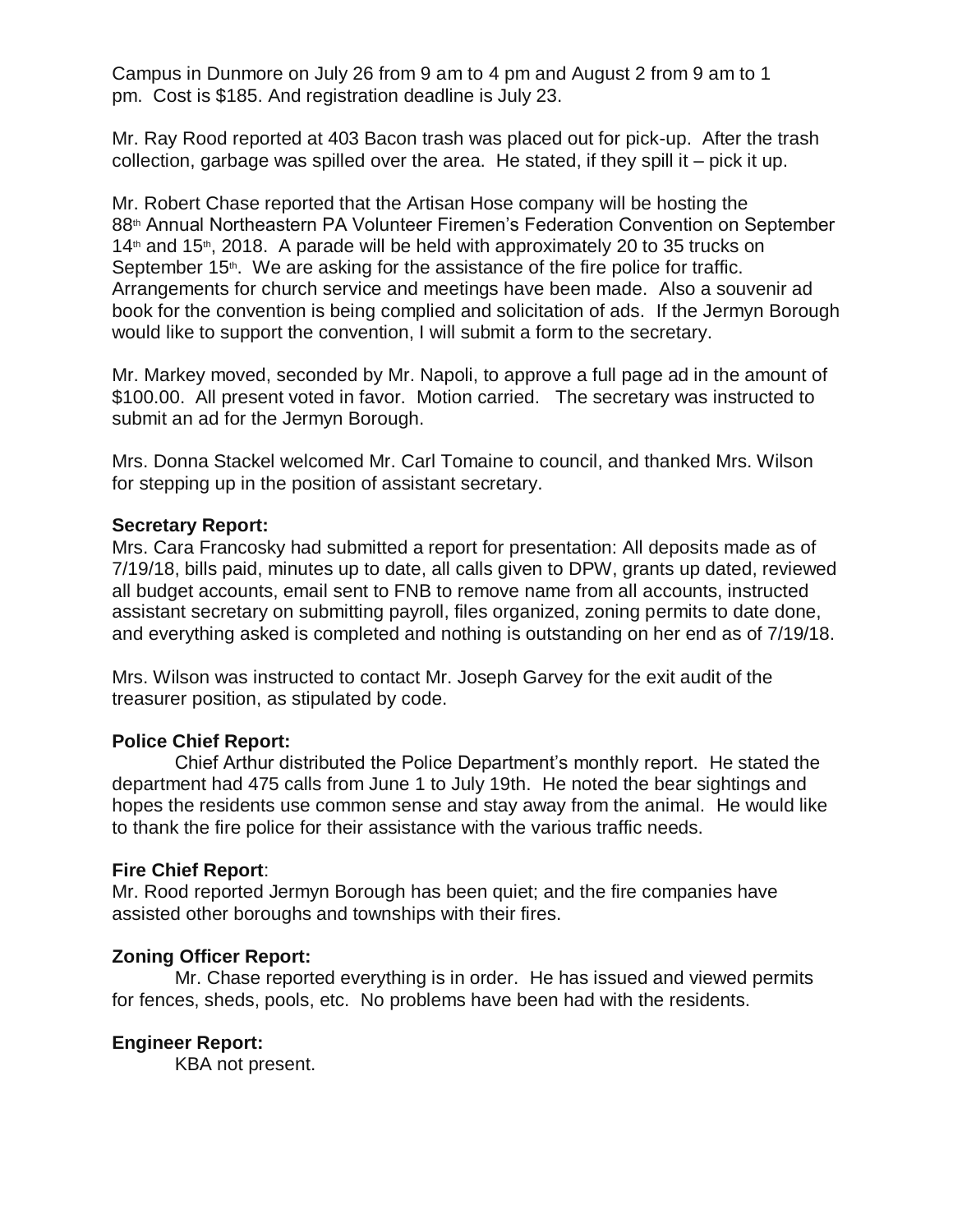# **Code Officer Report:**

 Attorney Aquilino reported that 7 properties have been notified of violations: 610- 612 Washington Ave. roof, 571 Washington Ave – owner is in California, 546 Washington Ave., 536 Washington Ave, 224 Hudson Avenue, 615 Madison Avenue, and 702 Madison Avenue – abandon property. All have either corrected the violation or are in the process.

Complaints from or concerning: 400 r. Lincoln, 546 Washington Ave., and 519 Jefferson will be handled in the near future.

# **Tax Collector Report:**

Mrs. Ann Marie DeSanto gave a report on collections and delinquent taxes.

# **Mayor Report:**

Absent

# **Solicitor Report:**

 Solicitor Aquiliano presented Resolution 2018-16 for approval of the Council, concerning the cooperative Agreement with the County of Lackawanna for the FFY 2017 CDBE program administration. Mr. Napoli moved, seconded by Mr. Tomaine, to have the Resolution 2018-16 and the Cooperation Agreement by and between Lackawanna County and Jermyn Borough for the FY 2017 CDBG Program Administration approved and executed by the Jermyn Council. All present voted in favor. Motion carried.

The third party administration revision of the Pension Plan will be updated for the next meeting.

# **Committee Reports:**

*Kevin Napoli* – Sent a letter to PennDOT concerning the crosswalks on Washington Avenue. He asked what course to follow to install the crosswalks in heavy traffic areas in the business area. Discussion ensued as to the high traffic areas, ie. Bank, post office, etc.

*Dan Markey* – The council approved and purchased by grant monies the 2018 Ford F550 vehicle. The DPW department is working hard at keeping up the many jobs and tasks in the borough and the Callahan Park area.

We discussed with Adams Cable the installation of a pole for wifi in the Callahan Recreational Park for 6 wireless cameras and lights. Chief Arthur noted also for smart phones and web cam. The one item is the wire will have to cross private property, but that should not be an issue. Mr. Markey asked Miss English, Lackawanna County, if she would ask the County if Jermyn Borough can receive wifi through the County. He was told there may be a program for the parks. Miss English stated she will find out and get back to the Borough.

Mr. Markey moved, seconded by Mrs. Stephens, to approve wifi installation in the Rippy Callahan Park with either the Lackawanna County program or Adams Cable, which ever